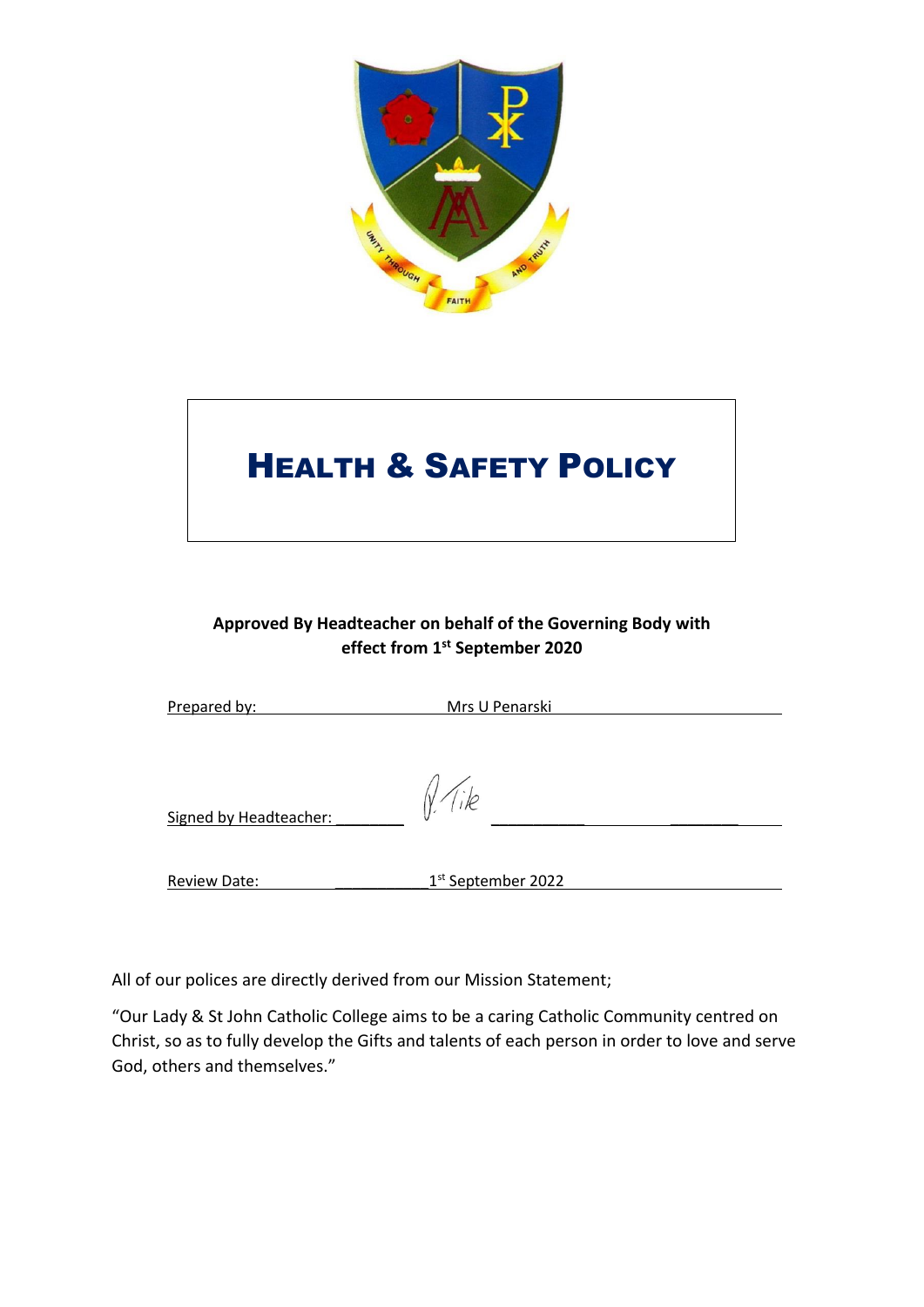# Health and Safety Policy

This statement is issued in accordance with the Health and Safety at Work Act (1974). The general aims of these policy statements are accepted and the arrangements set out below are designed to implement the general aims of Our Lady & St John Catholic College.

The Headteacher along with the Governing Body/Boards and Local Authority will have statutory responsibility for Health & Safety.

### Under the Headteachers guidance the SLT along with the Health and Safety Officer shall:

- Ensure that Our Lady & St John Catholic College maintains a safe and healthy environment throughout the school.
- Establish and maintain safe working procedures among staff and pupils.
- Make arrangements for ensuring safety and absence of risks to health in connection with the use, handling, storage and transport of articles and substances.
- Ensure the provision of sufficient information, instruction and supervision to enable all staff and pupils to avoid hazards and contribute positively to their own health and safety.
- Maintain all areas in a condition that is safe and without risk to health and to provide and maintain means of access to and egress from that place of work that are safe and without risk.
- Formulate effective procedures for use in case of fire and for evacuating the school premises.
- Lay down procedures to be followed in case of accident.
- Teach safety as part of pupils' duties where appropriate.
- Monitor the effectiveness of the safety policy and the safe working practices described within it and shall revise and amend it, as necessary, on a regular basis.
- Prepare an emergency evacuation procedure and arrange for periodic practice evacuation drills (at least once a term) to take place, and for the results of these to be recorded.
- Make arrangements to draw the attention of all staff employed at the school to the school safety policies and procedures and of any relevant safety guidelines and information.
- Make arrangements for the implementation of the accident reporting procedure and draw this to the attention of all staff at the school as necessary.
- Make arrangements for informing staff and pupils of relevant safety procedures. Other users of the school will be appropriately informed.
- Ensure that regular safety inspections are undertaken.
- Arrange for the withdrawal, repair or replacement of any item of furniture, fitting or equipment identified as unsafe or unhealthy.
- Report to the proprietors any defect in the state of repair of the buildings or their surrounds which is identified as being unsafe and make such interim arrangements as are reasonable to limit the risk entailed.
- Monitor, within the limits of their expertise, the activities of contractors, hirers and other organisations present on site, as far as is reasonably practicable.
- Identify any member of staff having direct responsibility for particular safety matters and any member of staff who is specifically delegated to assist the Headteacher in the management of health and safety at the school. Such delegated responsibility must be defined as appropriate.
- A risk assessment will be written for every visit and a careful note taken of the risk assessment provided by the visit's venue.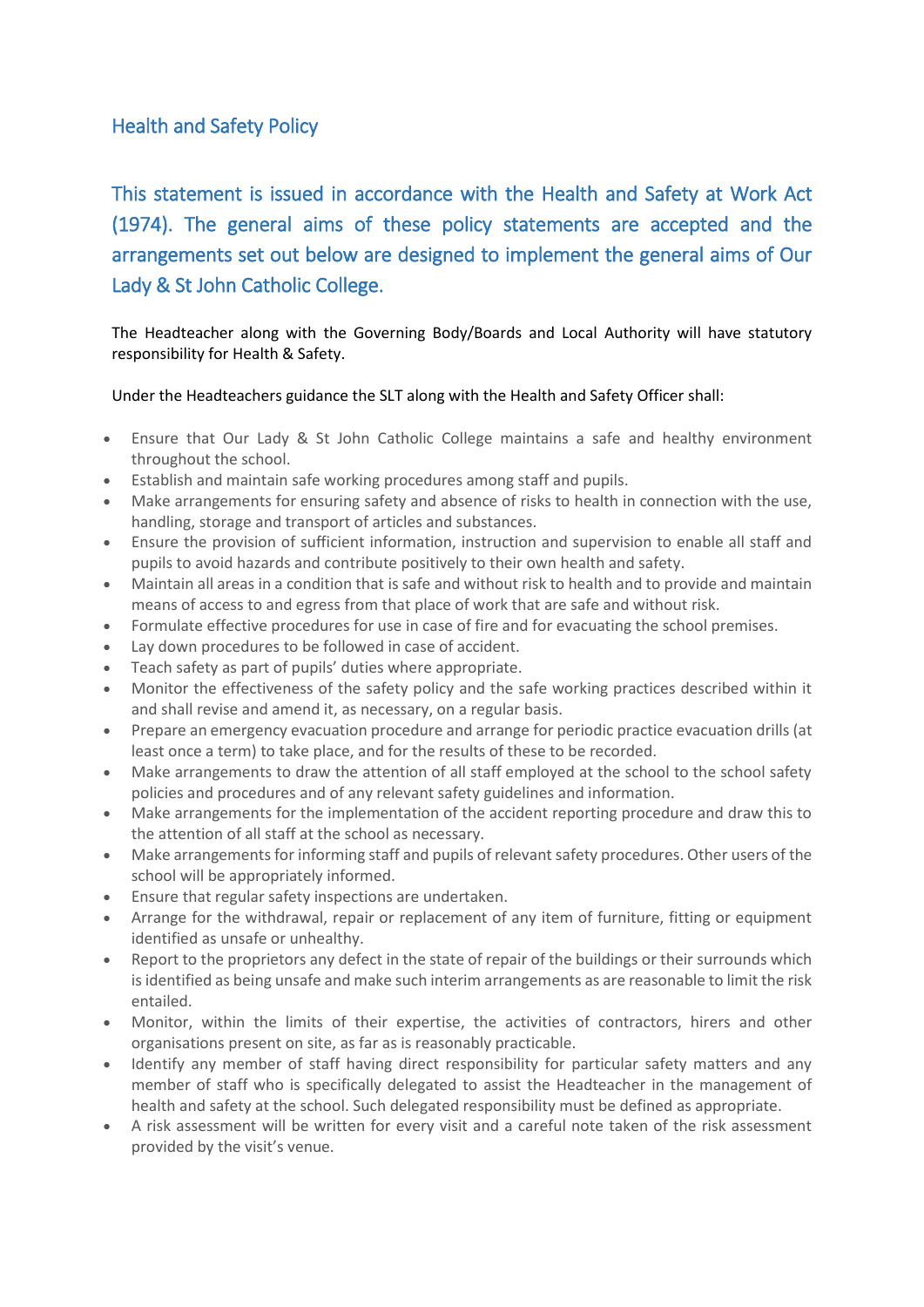- Adequate supervision (adult child ratio is within guidelines), first-aid provision, parental permission and sufficient insurance cover will all be in place. The mode of transport must be appropriate, travel times out and back must be known by parents and teachers, including pick up and drop off points (usually the school), and a contact name and phone number of the visit's venue. There must be a nominated school contact, of which the group leader has details, and all members of the group must have a copy of or know the agreed emergency procedures.
- All the names of the teachers and pupils must be in possession of the group leader, as well as the contact details of parents.
- A contingency plan for any delays must be in place.
- The group leader must appoint a deputy, clearly define the role of all supervisors, be aware of child protection issues, ensure that adequate first-aid provision is available, write a risk assessment, inform all teachers and helpers of their responsibilities, ensure adequate supervision, and follow the set procedures for trips/visits. When possible a visit should be made to the venue as part of the risk assessment. During the visit regular head counting of pupils must take place, particularly before leaving any venue.
- Teachers should do their best to ensure the health and safety of everyone in the group and act as any responsible parent would in similar circumstances. They must follow the instructions of the group leader, help control and discipline the children and consider stopping the activity if they think it puts children at risk.
- Adult volunteers must do their best to ensure the health and safety of everyone in their group, follow the instructions of the group leader, speak to the group leader if they are concerned about health and safety issues and they must not be left in sole charge of the children.
- The pupils must be clearly instructed about their responsibilities and standard of behaviour expected; about rendezvous and emergency procedures. They must not take unnecessary risks, they must follow the instructions of the group leader, dress and behave sensibly and responsibly, and look out for anything that may be a danger to themselves and others.
- Parents will be given sufficient information about the visit at least two weeks in advance of the visit and be told how they can help prepare their child for the visit. Parents will be asked to sign a consent form and provide the group leader with emergency contact numbers. Where necessary, parents will provide the group leader with information about their child's health, which may be relevant to the visit.

# **The Health & Safety Officer shall:**

- Assist the Headteacher in the implementation, monitoring and development of the safety policy within the school.
- Monitor general advice on safety matters given by the LA and other relevant bodies and advise on its application to the school.
- Co-ordinate arrangements for the design and implementation of safe working practices within the school.
- Investigate any specific health and safety problem identified within the school and take or recommend (as appropriate) remedial action.
- Order where necessary that a method of working ceases temporarily on health and safety grounds, subject to further consideration by the Headteacher.
- Assist in carrying out regular safety inspections of the school and its activities and make recommendations on methods of resolving any problems identified.
- Ensure that staff with control of resources give due regard to safety.
- Co-ordinate arrangements for the dissemination of information and for the instruction of employees, pupils and visitors on safety matters.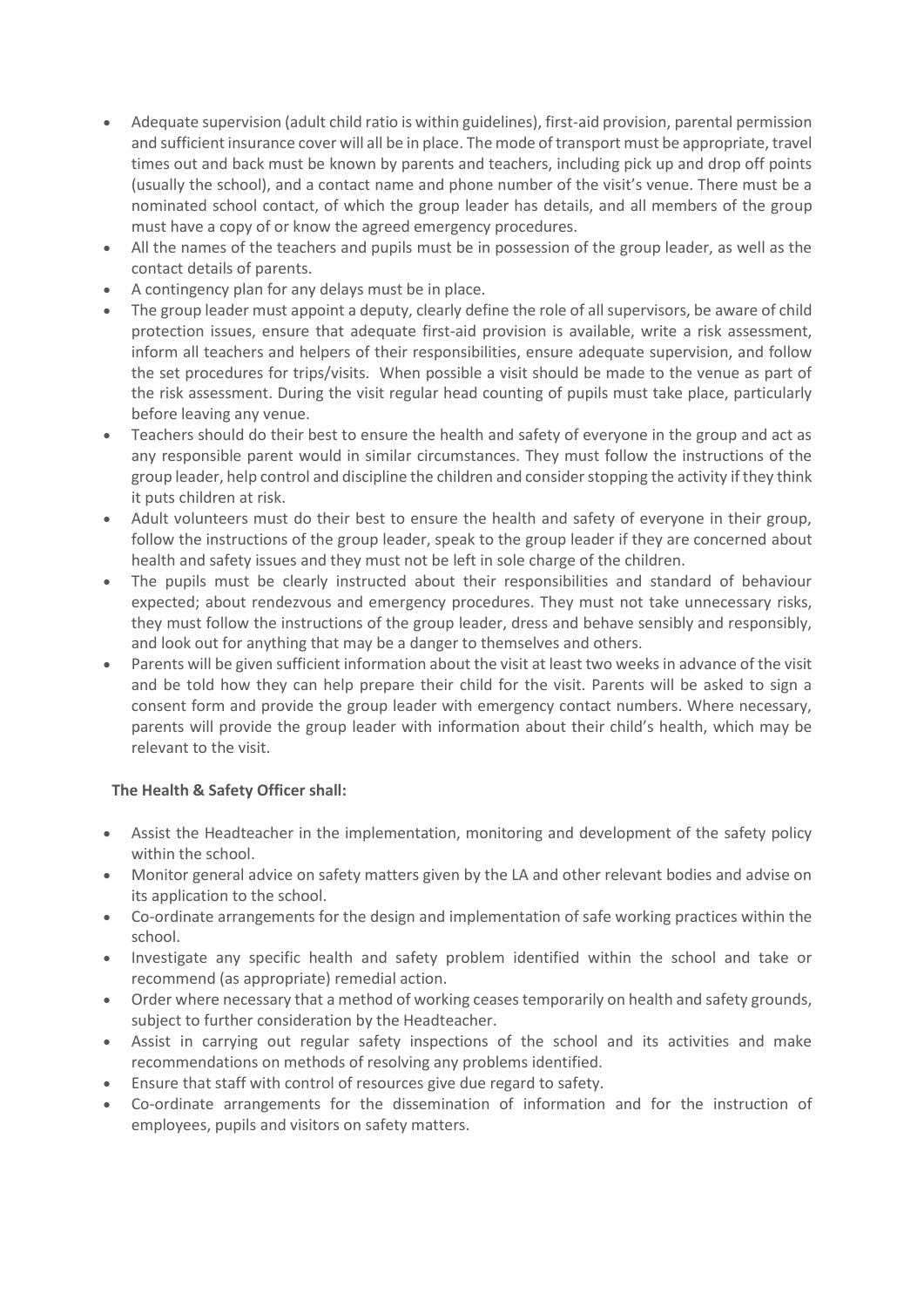### **Responsibilities of staff towards pupils and others in their care**

All staff are responsible for health and safety arrangements in relation to staff, pupils and volunteer helpers under their supervision. In particular, they will monitor their own work activities and take all reasonable steps to:

- Exercise effective supervision over all those for whom they are responsible.
- Be aware of and implement safe working practices and to set a good example personally.
- Identify actual and potential hazards and introduce procedures to minimise the possibility of mishap.
- Ensure that any equipment or tools used are appropriate to that use and meet accepted safety standards.
- Provide warning notices and signs as appropriate.
- Provide appropriate protective clothing and safety equipment as necessary and ensure that these are used as required.
- Minimise the occasions when an individual is required to work in isolation, particularly in a hazardous situation or on a hazardous process.
- Evaluate promptly and, where appropriate, take action on criticism of health and safety arrangements.
- Provide the opportunity for discussion of health and safety arrangements.
- Investigate any accident (or incident where personal injury could have arisen) and take appropriate corrective action.
- Where private vehicles are used to transport children to and from school functions, staff should ensure that child restraints and seats appropriate to the age of the children concerned are used.

Note: when members of staff consider that corrective action is necessary but that action lies outside the scope of their authority, they should refer the problem to the Schools SLT or Health & Safety Officer.

#### **Responsibilities of all staff**

All staff have a responsibility under the Act to:

- Take reasonable care for the health and safety of themselves and of any person who might be affected by their acts or omissions at work.
- Not interfere with or misuse anything provided in the interests of health, safety and welfare.
- Make themselves aware of all safety rules, procedures and safe working practices applicable to their posts and, where in doubt, seek immediate clarification from the SLT or Health & Safety Officer.
- Ensure that tools and equipment are in good condition and report any defects.
- Use protective clothing and safety equipment provided and ensure that these are kept in good condition.
- Ensure that the premises is kept tidy.
- Ensure that any accidents, whether or not an injury occurs, and potential hazards are reported.

Whenever a member of staff is aware of any possible deficiencies in health and safety arrangements he/she must draw these to the attention of the Health & Safety Officer.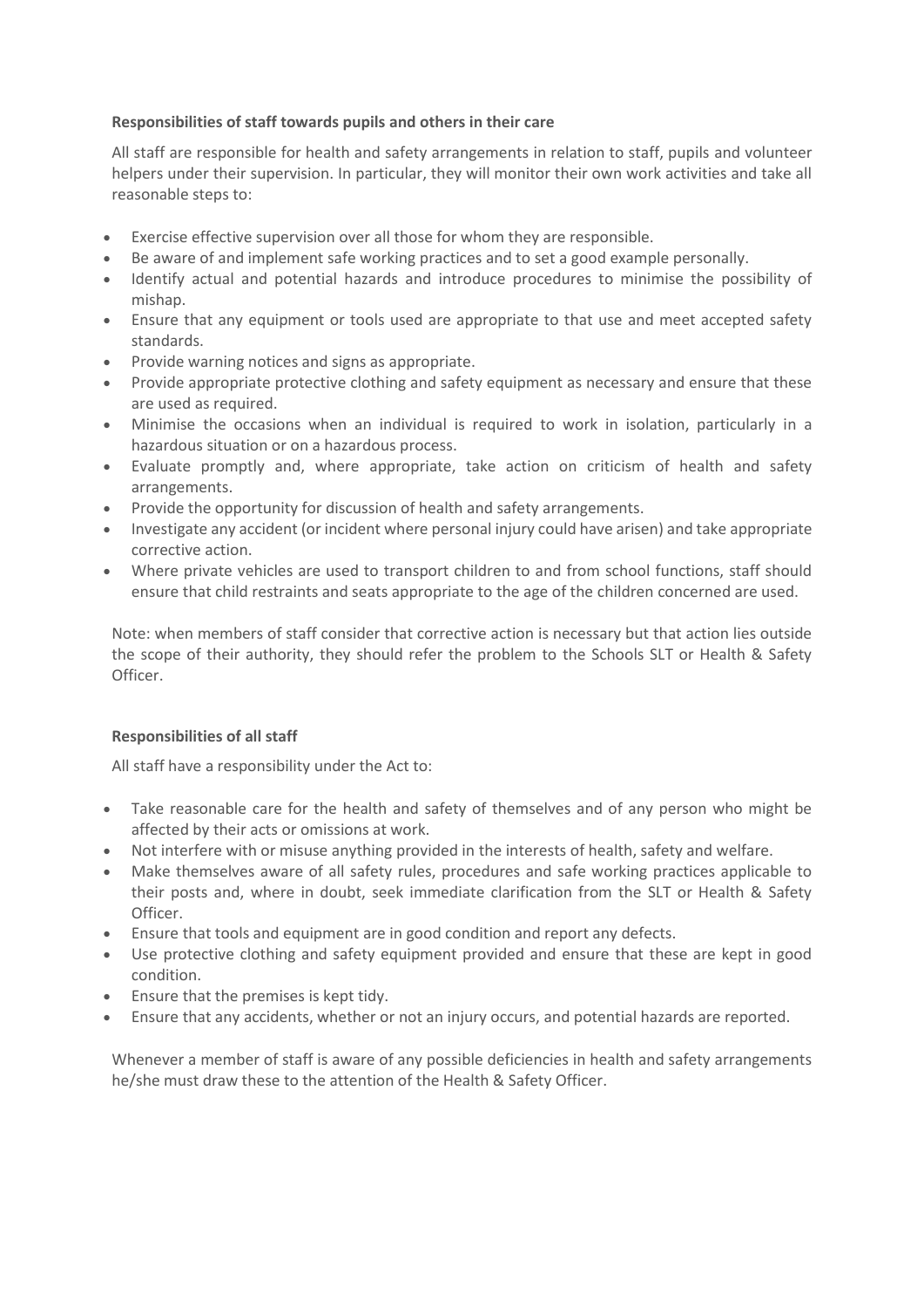## **Additional notes**

- It must be realised that newly appointed staff members could be particularly vulnerable to any risk and it must be ensured that all relevant health and safety matters are drawn to their attention at an early stage with induction.
- While it is a management responsibility to instruct all employees in safe working procedures in relation to their posts and work places, staff may from time to time find themselves in unfamiliar environments. In such cases, the member of staff concerned should be particularly alert for hazards and, whenever possible, ensure they are accompanied by a person familiar with the environment or that they are advised of specific hazards.
- All volunteer helpers will be expected, as far as reasonably possible, to meet the same standards required of members of the staff.

### **Responsibilities of pupils**

All pupils are expected, within their expertise and ability, to:

- Exercise personal responsibility for the safety of themselves and their fellow pupils.
- Observe standards of dress consistent with safety and hygiene (this would preclude unsuitable footwear, knives, and other items considered dangerous).
- Observe all the safety rules of the school and in particular the instructions of the teaching staff in the event of an emergency.
- Use and not wilfully misuse, neglect or interfere with things provided for safety purposes.

#### **Visitors**

Regular visitors and other users of the premises (e.g., contractors and delivery people) are expected, as far as reasonably possible, to observe the safety rules of the school.

#### **Fire and emergency evacuation procedures**

- These procedures will be updated as appropriate.
- The log book for the recording of practice and evacuation drills is available in the FM room.
- Arrangements are made regularly to monitor the condition of all fire prevention equipment. This includes regular visual inspection of fire extinguishers and the fire alarm system.
- Fire practices will be held once per term for all buildings.

#### **First aid and accident reporting procedures**

- First aid is available in all buildings.
- The person/s responsible for administering the first aid accident reporting procedure must be notified of serious accidents causing death or major injury and dangerous occurrences.
- A log of the accident/incident should be made in the accident/incident log book and initialled by a responsible member of staff.
- The arrangements for first aid for sports, outdoor pursuits and field trips are the responsibility of the supervising staff.